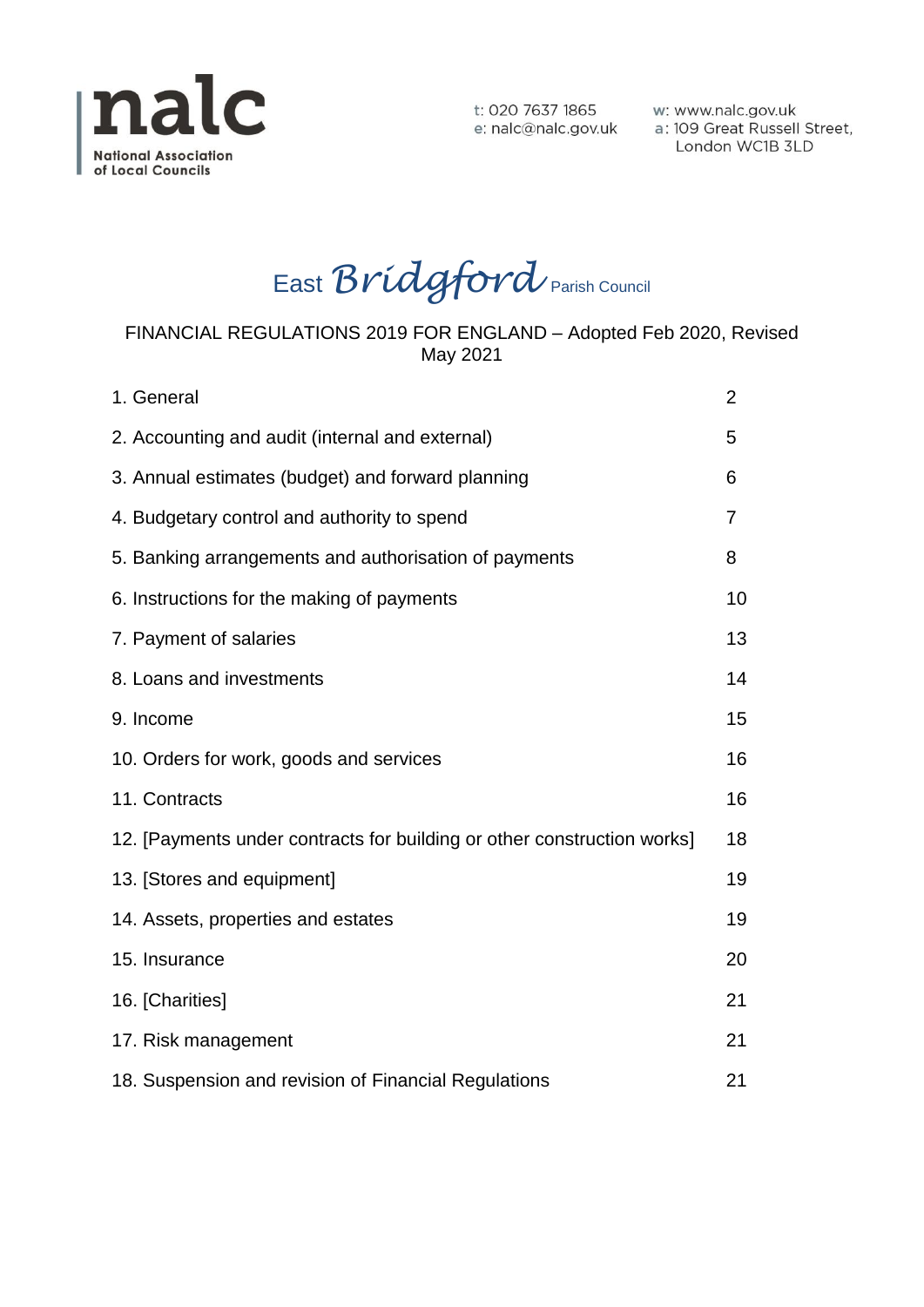

t: 020 7637 1865 e: nalc@nalc.gov.uk

w: www.nalc.gov.uk a: 109 Great Russell Street, London WC1B 3LD

These Financial Regulations were adopted by the council at its meeting held on 10<sup>th</sup> February 2020.

## **1. General**

**.** 

1.1. These financial regulations govern the conduct of financial management by the council and may only be amended or varied by resolution of the council. Financial regulations are one of the council's three governing policy documents providing procedural guidance for members and officers. Financial regulations must be observed in conjunction with the council's standing orders<sup>1</sup> and any individual financial regulations relating to contracts.

1.2. The council is responsible in law for ensuring that its financial management is adequate and effective and that the council has a sound system of internal control which facilitates the effective exercise of the council's functions, including arrangements for the management of risk.

1.3. The council's accounting control systems must include measures:

- for the timely production of accounts;
- that provide for the safe and efficient safeguarding of public money;
- to prevent and detect inaccuracy and fraud; and
- identify the duties of officers.

1.4. These financial regulations demonstrate how the council meets these responsibilities and requirements.

1.5. At least once a year, prior to approving the Annual Governance Statement, the council must review the effectiveness of its system of internal control which shall be in accordance with proper practices.

1.6. Deliberate or wilful breach of these Regulations by an employee may give rise to disciplinary proceedings.

1.7. Members of council are expected to follow the instructions within these Regulations and not to entice employees to breach them. Failure to follow instructions within these Regulations brings the office of councillor into disrepute.

<sup>&</sup>lt;sup>1</sup> Model Standing Orders for Councils (2018 Edition) is available from NALC (©NALC 2018)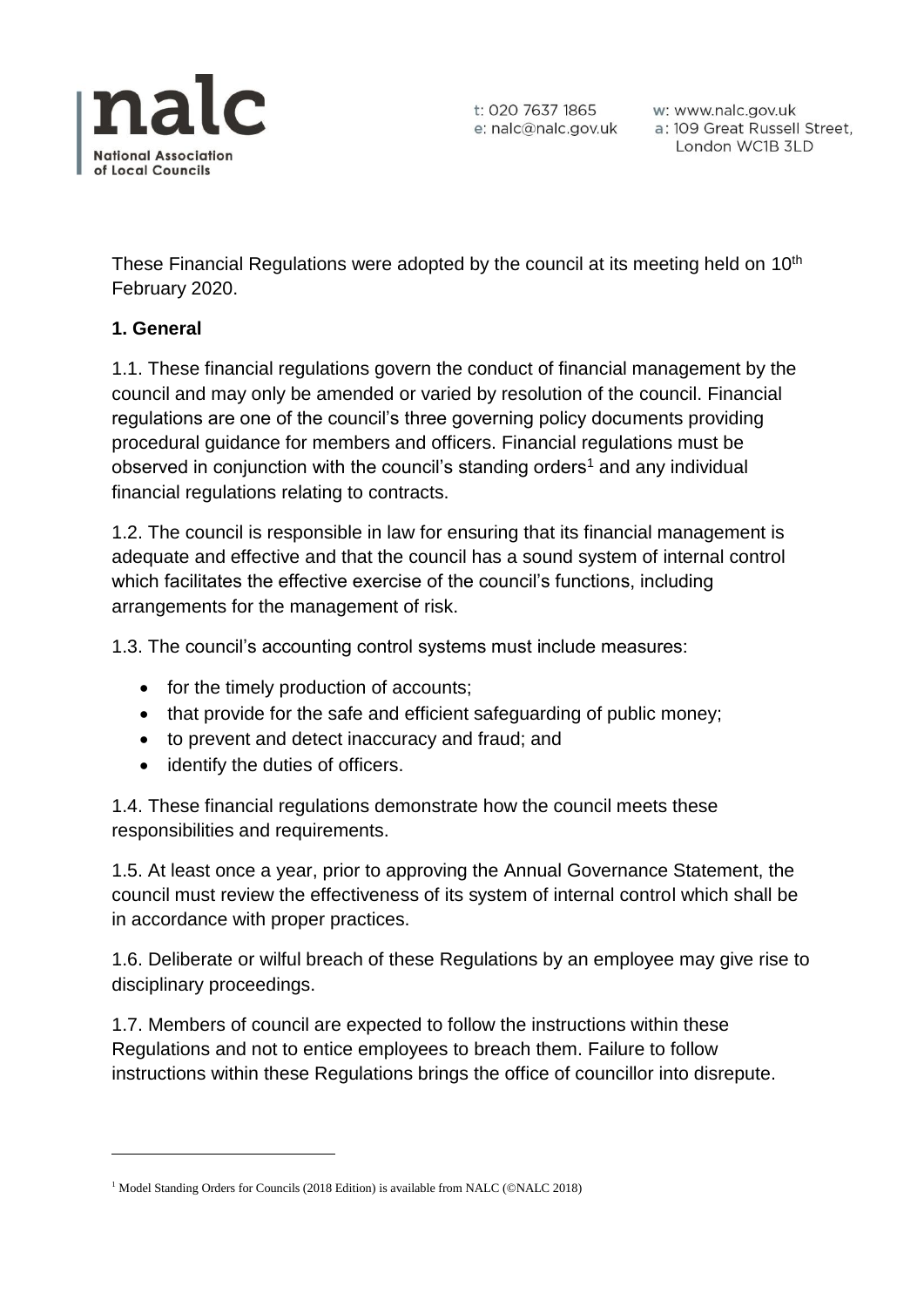

1.8. The Responsible Financial Officer (RFO) holds a statutory office to be appointed by the council. The Clerk has been appointed as RFO for this council and these regulations will apply accordingly.

1.9. The RFO;

- acts under the policy direction of the council;
- administers the council's financial affairs in accordance with all Acts, Regulations and proper practices;
- determines on behalf of the council its accounting records and accounting control systems;
- ensures the accounting control systems are observed;
- maintains the accounting records of the council up to date in accordance with proper practices;
- assists the council to secure economy, efficiency and effectiveness in the use of its resources; and
- produces financial management information as required by the council.

1.10. The accounting records determined by the RFO shall be sufficient to show and explain the council's transactions and to enable the RFO to ensure that any income and expenditure account and statement of balances, or record of receipts and payments and additional information, as the case may be, or management information prepared for the council from time to time comply with the Accounts and Audit Regulations.

1.11. The accounting records determined by the RFO shall in particular contain:

- entries from day to day of all sums of money received and expended by the council and the matters to which the income and expenditure or receipts and payments account relate;
- a record of the assets and liabilities of the council; and
- wherever relevant, a record of the council's income and expenditure in relation to claims made, or to be made, for any contribution, grant or subsidy.

1.12. The accounting control systems determined by the RFO shall include:

 procedures to ensure that the financial transactions of the council are recorded as soon as reasonably practicable and as accurately and reasonably as possible;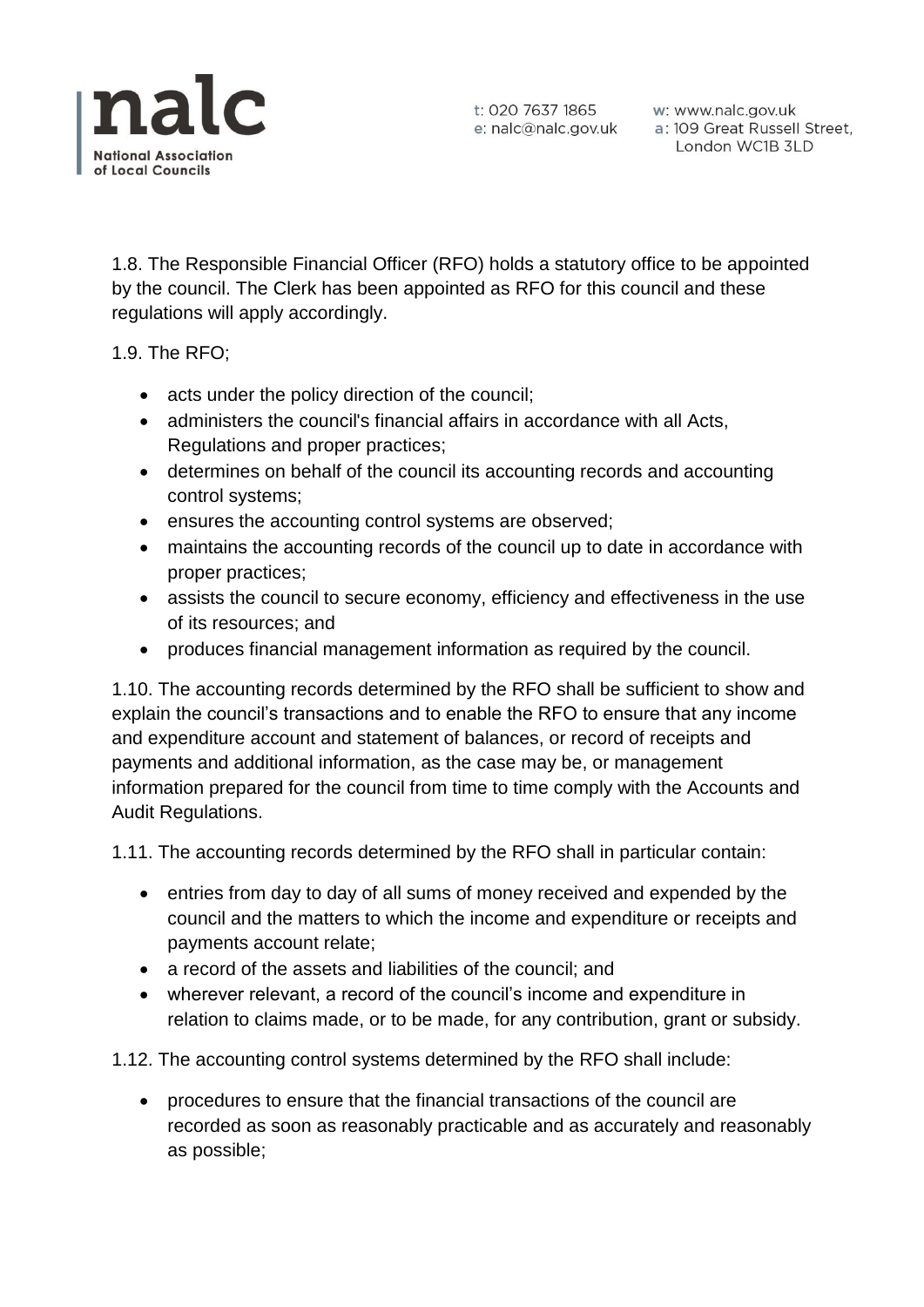

- procedures to enable the prevention and detection of inaccuracies and fraud and the ability to reconstruct any lost records;
- identification of the duties of officers dealing with financial transactions and division of responsibilities of those officers in relation to significant transactions;
- procedures to ensure that uncollectable amounts, including any bad debts are not submitted to the council for approval to be written off except with the approval of the RFO and that the approvals are shown in the accounting records; and
- measures to ensure that risk is properly managed.

1.13. The council is not empowered by these Regulations or otherwise to delegate certain specified decisions. In particular any decision regarding:

- setting the final budget or the precept (council tax requirement);
- approving accounting statements;
- approving an annual governance statement;
- borrowing;
- writing off bad debts;
- declaring eligibility for the General Power of Competence; and
- addressing recommendations in any report from the internal or external auditors, shall be a matter for the full council only.

1.14. In addition, the council must:

- determine and keep under regular review the bank mandate for all council bank accounts;
- approve any grant or a single commitment in excess of £5,000; and
- in respect of the annual salary for any employee have regard to recommendations about annual salaries of employees made by the relevant committee in accordance with its terms of reference.

1.15. In these financial regulations, references to the Accounts and Audit Regulations or 'the regulations' shall mean the regulations issued under the provisions of section 27 of the Audit Commission Act 1998, or any superseding legislation, and then in force unless otherwise specified.

In these financial regulations the term 'proper practice' or 'proper practices' shall refer to guidance issued in *Governance and Accountability for Local Councils - a*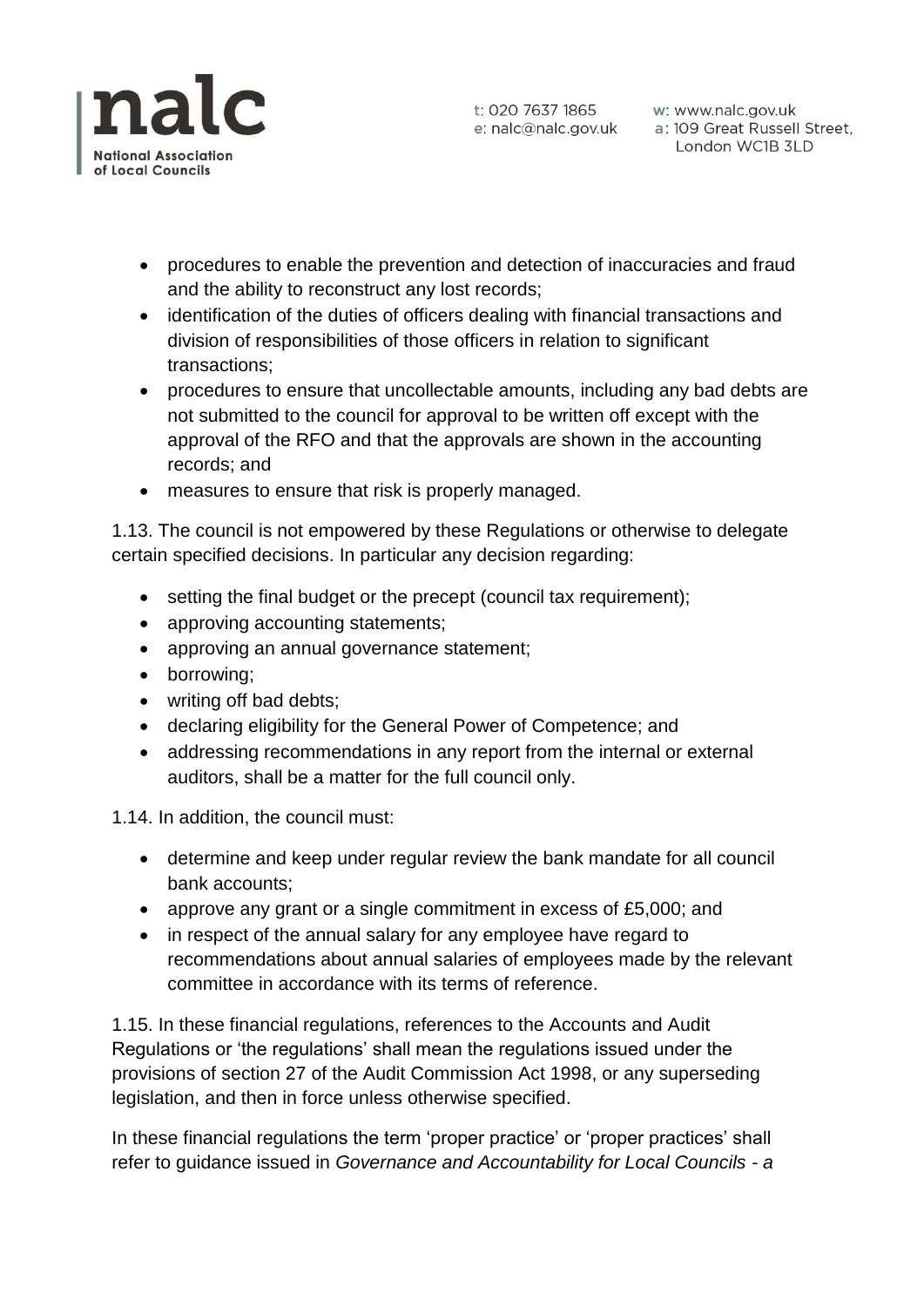

t: 020 7637 1865 w: www.nalc.gov.uk<br>e: nalc@nalc.gov.uk a: 109 Great Russell Street, London WC1B 3LD

*Practitioners' Guide (England)* issued by the Joint Practitioners Advisory Group (JPAG), available from the websites of NALC and the Society for Local Council Clerks (SLCC).

# **2. Accounting and audit (internal and external)**

2.1. All accounting procedures and financial records of the council shall be determined by the RFO in accordance with the Accounts and Audit Regulations, appropriate guidance and proper practices.

2.2. On a regular basis, at least once in each quarter, and at each financial year end, a member other than the Chairman shall be appointed to verify bank reconciliations (for all accounts) produced by the RFO. The member shall sign the reconciliations and the original bank statements (or similar document) as evidence of verification. This activity shall on conclusion be reported, including any exceptions, to and noted by the council Policy, Personnel and Finance Committee.

2.3. The RFO shall complete the annual statement of accounts, annual report, and any related documents of the council contained in the Annual Return (as specified in proper practices) as soon as practicable after the end of the financial year and having certified the accounts shall submit them and report thereon to the council within the timescales set by the Accounts and Audit Regulations.

2.4. The council shall ensure that there is an adequate and effective system of internal audit of its accounting records, and of its system of internal control in accordance with proper practices. Any officer or member of the council shall make available such documents and records as appear to the council to be necessary for the purpose of the audit and shall, as directed by the council, supply the RFO, internal auditor, or external auditor with such information and explanation as the council considers necessary for that purpose.

2.5. The internal auditor shall be appointed by and shall carry out the work in relation to internal controls required by the council in accordance with proper practices.

2.6. The internal auditor shall:

- be competent and independent of the financial operations of the council;
- report to council in writing, or in person, on a regular basis with a minimum of one annual written report during each financial year;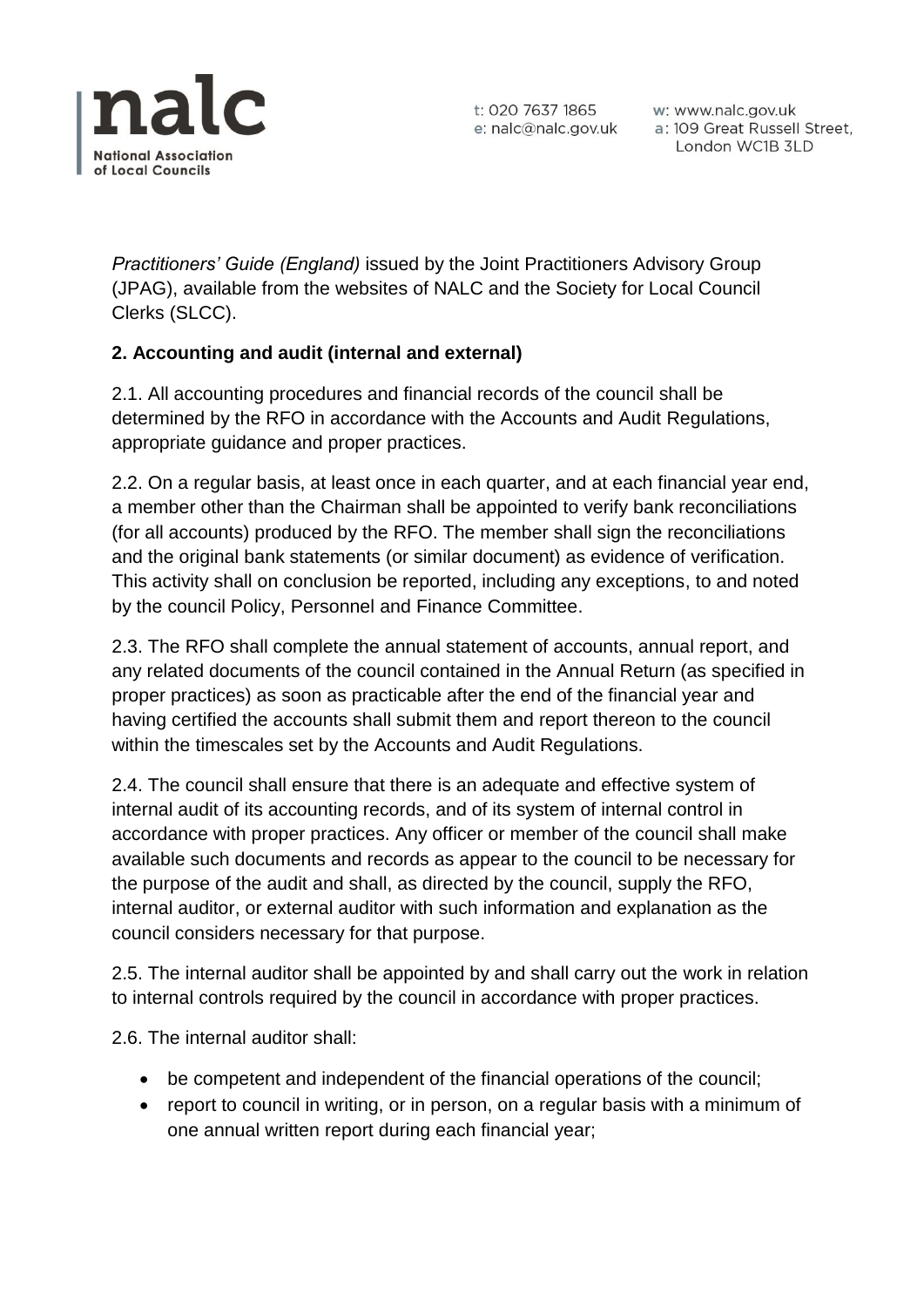

- to demonstrate competence, objectivity and independence, be free from any actual or perceived conflicts of interest, including those arising from family relationships; and
- has no involvement in the financial decision making, management or control of the council

2.7. Internal or external auditors may not under any circumstances:

- perform any operational duties for the council;
- initiate or approve accounting transactions; or
- direct the activities of any council employee, except to the extent that such employees have been appropriately assigned to assist the internal auditor.

2.8. For the avoidance of doubt, in relation to internal audit the terms 'independent' and 'independence' shall have the same meaning as is described in proper practices.

2.9. The RFO shall make arrangements for the exercise of electors' rights in relation to the accounts including the opportunity to inspect the accounts, books, and vouchers and display or publish any notices and statements of account required by Audit Commission Act 1998, or any superseding legislation, and the Accounts and Audit Regulations.

2.10. The RFO shall, without undue delay, bring to the attention of all councillors any correspondence or report from internal or external auditors.

# **3. Annual estimates (budget) and forward planning**

3.1. Each committee (if any) shall review its three-year forecast of revenue and capital receipts and payments. Having regard to the forecast, it shall thereafter formulate and submit proposals for the following financial year to the council not later than the end of November each year including any proposals for revising the forecast.

3.2. The RFO must each year, by no later than December, prepare detailed estimates of all receipts and payments including the use of reserves and all sources of funding for the following financial year in the form of a budget to be considered by the Policy, Personnel and Finance committee and the council.

3.3. The council shall consider annual budget proposals in relation to the council's three year forecast of revenue and capital receipts and payments including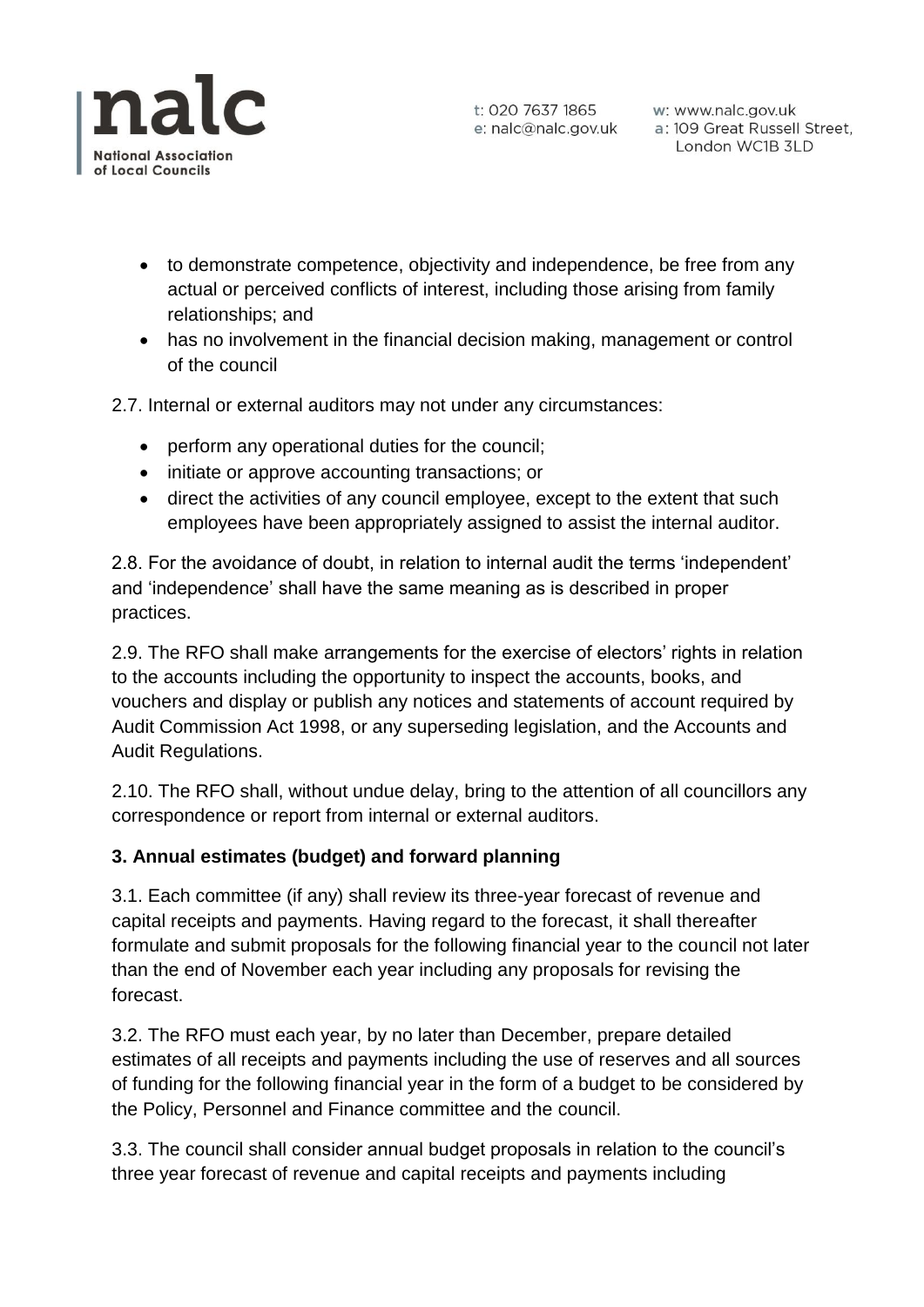

t: 020 7637 1865 w: www.nalc.gov.uk<br>e: nalc@nalc.gov.uk a: 109 Great Russell Street, London WC1B 3LD

recommendations for the use of reserves and sources of funding and update the forecast accordingly.

3.4. The council shall fix the precept (council tax requirement), and relevant basic amount of council tax to be levied for the ensuing financial year not later than by the end of January each year. The RFO shall issue the precept to the billing authority and shall supply each member with a copy of the approved annual budget.

3.5. The approved annual budget shall form the basis of financial control for the ensuing year.

## **4. Budgetary control and authority to spend**

4.1. Expenditure on revenue items may be authorised up to the amounts included for that class of expenditure in the approved budget. This authority is to be determined by:

- $\bullet$  the council for all items over £5,000;
- a duly delegated committee of the council for items over £2,500; or
- the Clerk, in conjunction with Chairman of Council or Chairman of the appropriate committee, for any items below £2,500.

Such authority is to be evidenced by a minute or by an authorisation slip duly signed by the Clerk, and where necessary also by the appropriate Chairman.

Contracts may not be disaggregated to avoid controls imposed by these regulations.

4.2. No expenditure may be authorised that will exceed the amount provided in the revenue budget for that class of expenditure other than by resolution of the council, or duly delegated committee. During the budget year and with the approval of council having considered fully the implications for public services, unspent and available amounts may be moved to other budget headings or to an earmarked reserve as appropriate ('virement').

4.3. Unspent provisions in the revenue or capital budgets for completed projects shall not be carried forward to a subsequent year.

4.4. The salary budgets are to be reviewed at least annually in November for the following financial year and such review shall be evidenced by a hard copy schedule signed by the Clerk and the Chairman of Council or relevant committee. The RFO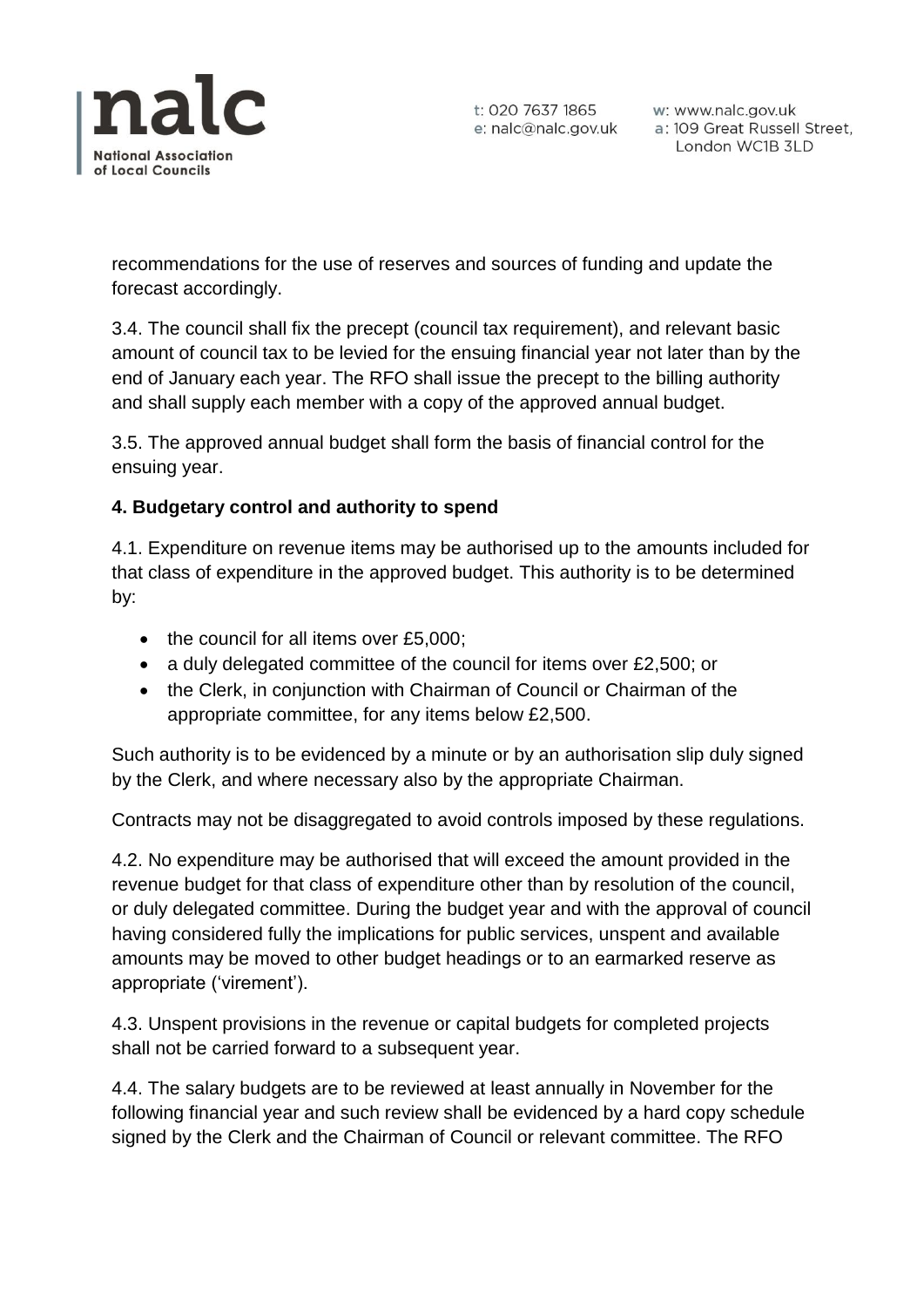

w: www.nalc.gov.uk London WC1B 3LD

will inform committees of any changes impacting on their budget requirement for the coming year in good time.

4.5. In cases of extreme risk to the delivery of council services, the clerk may authorise revenue expenditure on behalf of the council which in the clerk's judgement it is necessary to carry out. Such expenditure includes repair, replacement or other work, whether or not there is any budgetary provision for the expenditure, subject to a limit of £2,500. The Clerk shall report such action to the chairman as soon as possible and to the council as soon as practicable thereafter.

4.6. No expenditure shall be authorised in relation to any capital project and no contract entered into or tender accepted involving capital expenditure unless the council is satisfied that the necessary funds are available and the requisite borrowing approval has been obtained.

4.7. All capital works shall be administered in accordance with the council's standing orders and financial regulations relating to contracts.

4.8. The RFO shall regularly provide the council with a statement of receipts and payments to date under each head of the budgets, comparing actual expenditure to the appropriate date against that planned as shown in the budget. These statements are to be prepared at least at the end of each financial quarter and shall show explanations of material variances. For this purpose "material" shall be in excess of 15% of the budget.

4.9. Changes in earmarked reserves shall be approved by council as part of the budgetary control process.

### **5. Banking arrangements and authorisation of payments**

5.1. The council's banking arrangements, including the bank mandate, shall be made by the RFO and approved by the council; banking arrangements may not be delegated to a committee. They shall be regularly reviewed for safety and efficiency.

5.2. The RFO shall prepare a schedule of payments requiring authorisation, forming part of the Agenda for the Meeting and, together with the relevant invoices, present the schedule to council. The council / committee shall review the schedule for compliance and, having satisfied itself shall authorise payment by a resolution of the council. The approved schedule shall be ruled off and initialled by the Chairman of the Meeting. A detailed list of all payments shall be disclosed within or as an attachment to the minutes of the meeting at which payment was authorised.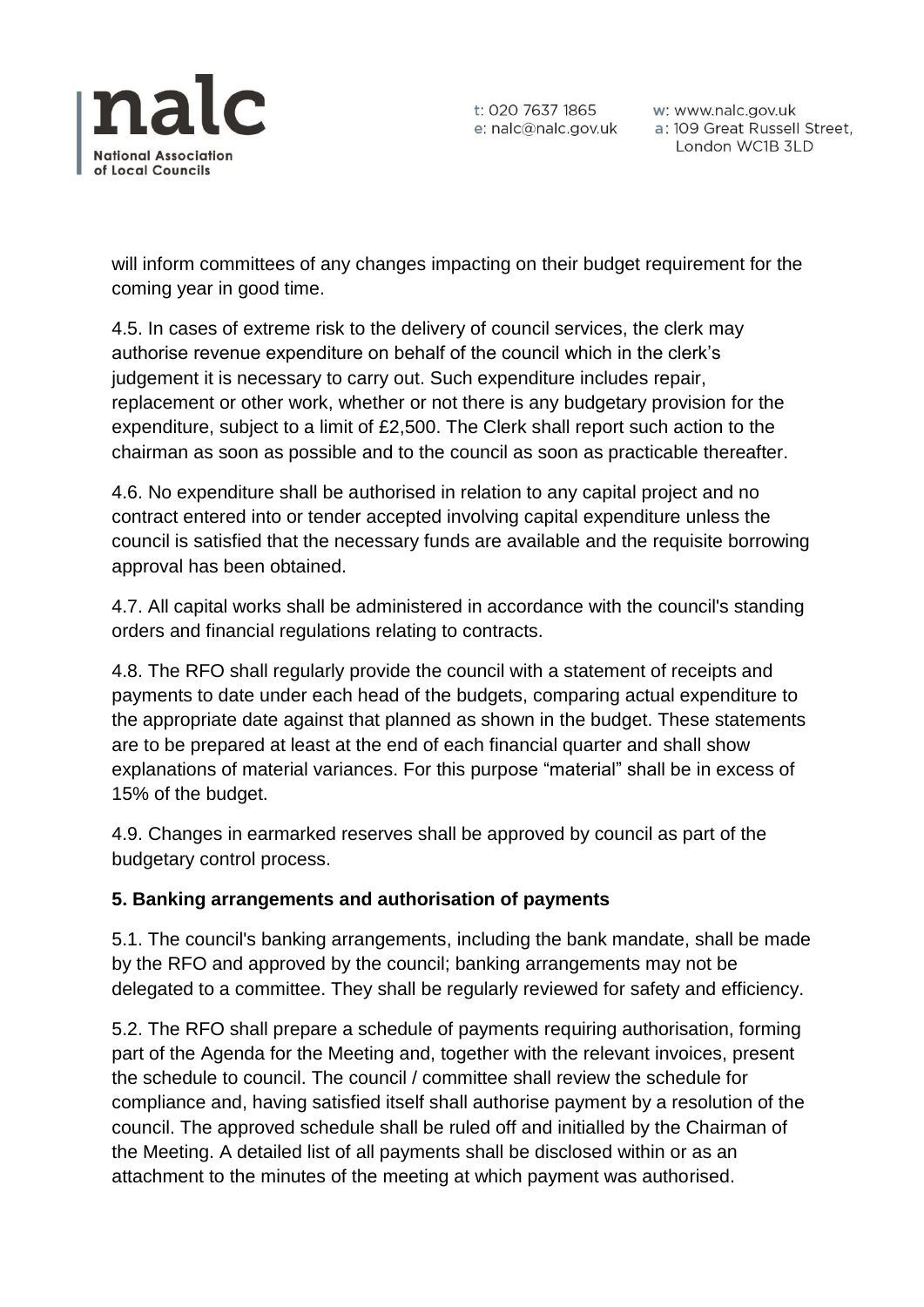

t: 020 7637 1865 w: www.nalc.gov.uk<br>e: nalc@nalc.gov.uk a: 109 Great Russell Street, London WC1B 3LD

Personal payments (including salaries, wages, expenses and any payment made in relation to the termination of a contract of employment) may be summarised to remove public access to any personal information.

5.3. All invoices for payment shall be examined, verified and certified by the RFO to confirm that the work, goods or services to which each invoice relates has been received, carried out, examined and represents expenditure previously approved by the council.

5.4. The RFO shall examine invoices for arithmetical accuracy and analyse them to the appropriate expenditure heading. The RFO shall take all steps to pay all invoices submitted, and which are in order, at the next available council meeting.

5.5. The Clerk and RFO shall have delegated authority to authorise the payment of items only in the following circumstances:

a) If a payment is necessary to avoid a charge to interest under the Late Payment of Commercial Debts (Interest) Act 1998, and the due date for payment is before the next scheduled Meeting of council, where the Clerk and RFO certify that there is no dispute or other reason to delay payment, provided that a list of such payments shall be submitted to the next appropriate meeting of the council.

b) An expenditure item authorised under 5.6 below (continuing contracts and obligations) provided that a list of such payments shall be submitted to the next appropriate meeting of the council

5.6. For each financial year the Clerk and RFO shall draw up a list of due payments which arise on a regular basis as the result of a continuing contract, statutory duty, or obligation (such as but not exclusively) Salaries, PAYE and NI, Superannuation Fund and regular maintenance contracts and the like for which council, may authorise payment for the year provided that the requirements of regulation 4.1 (Budgetary Controls) are adhered to, provided also that a list of such payments shall be submitted to the next appropriate meeting of council.

5.7. A record of regular payments made under 5.6 above shall be drawn up and be signed by two members on each and every occasion when payment is authorised thus controlling the risk of duplicated payments being authorised and / or made.

5.8. In respect of grants a duly authorised committee shall approve expenditure within any limits set by council and in accordance with any policy statement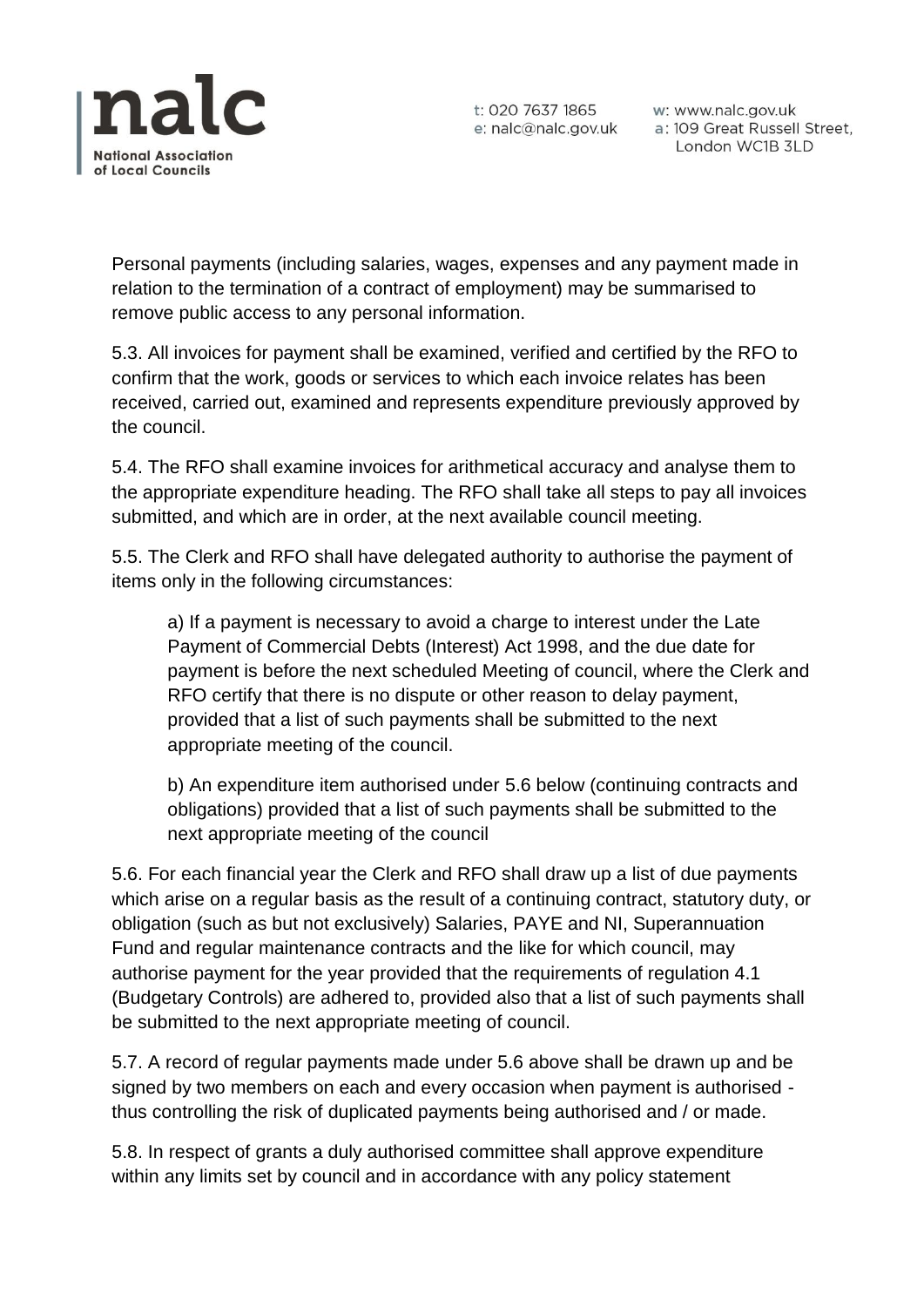

approved by council. Any Revenue or Capital Grant in excess of £5,000 shall before payment, be subject to ratification by resolution of the council.

5.9. Members are subject to the Code of Conduct that has been adopted by the council and shall comply with the Code and Standing Orders when a decision to authorise or instruct payment is made in respect of a matter in which they have a disclosable pecuniary or other interest, unless a dispensation has been granted.

5.10. The council will aim to rotate the duties of members in these Regulations so that onerous duties are shared out as evenly as possible over time.

5.11. Any changes in the recorded details of suppliers, such as bank account records, shall be approved in writing by a Member.

## **6. Instructions for the making of payments**

6.1. The council will make safe and efficient arrangements for the making of its payments.

6.2. Following authorisation under Financial Regulation 5 above, the council, a duly delegated committee or, if so delegated, the Clerk or RFO shall give instruction that a payment shall be made.

6.3. All payments shall be affected by cheque or other instructions to the council's bankers, or otherwise, in accordance with a resolution of council.

6.4. Cheques or orders for payment drawn on the bank account in accordance with the schedule as presented to council or committee shall be signed by two members of council in accordance with a resolution instructing that payment. A member who is a bank signatory, having a connection by virtue of family or business relationships with the beneficiary of a payment, should not, under normal circumstances, be a signatory to the payment in question.

6.5. To indicate agreement of the details shown on the cheque or order for payment with the counterfoil and the invoice or similar documentation, the signatories shall each also initial the cheque counterfoil.

6.6. Cheques or orders for payment shall not normally be presented for signature other than at a council or committee meeting (including immediately before or after such a meeting). Any signatures obtained away from such meetings shall be reported to the council at the next convenient meeting.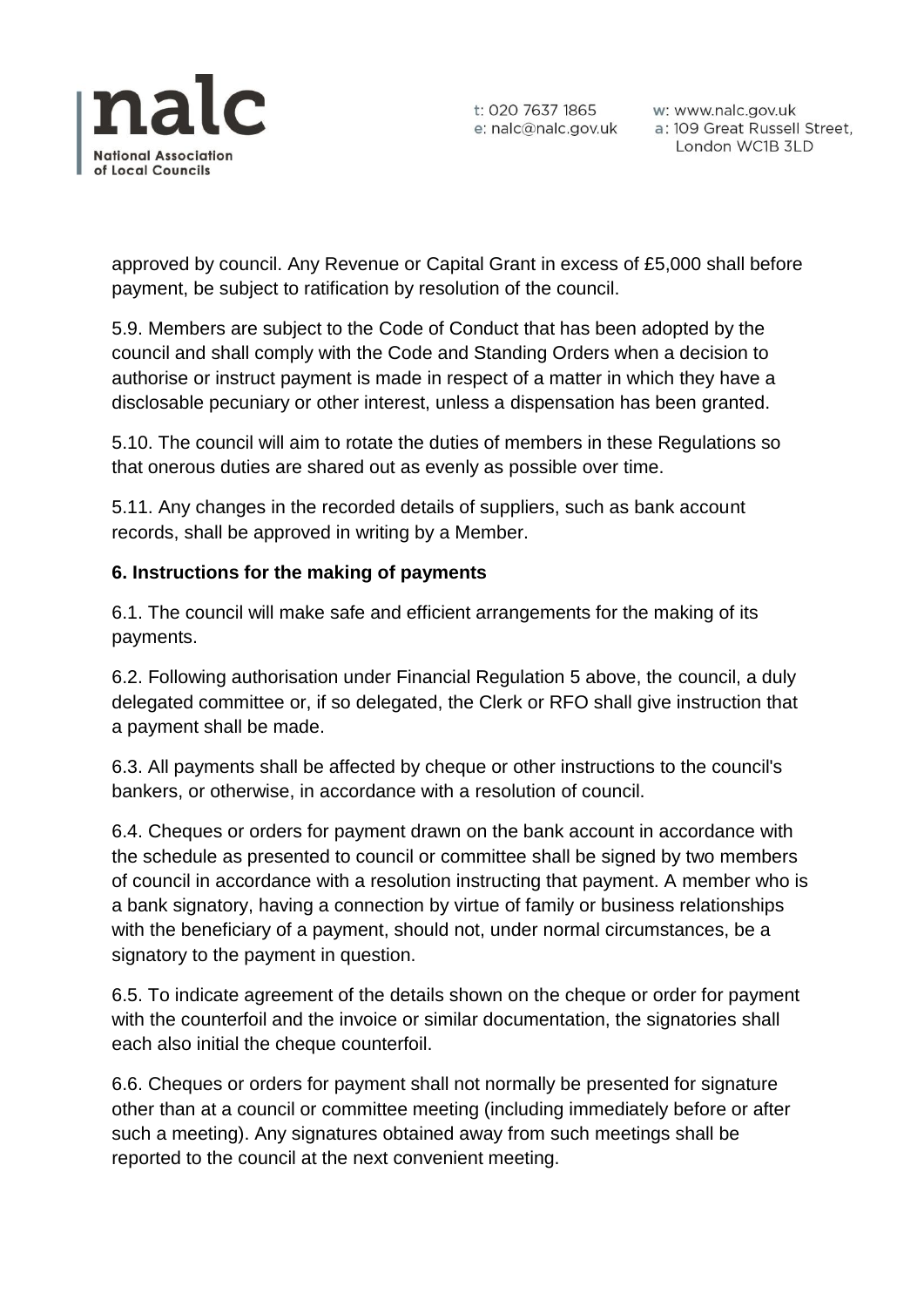

t: 020 7637 1865 e: nalc@nalc.gov.uk

w: www.nalc.gov.uk a: 109 Great Russell Street, London WC1B 3LD

6.7. If thought appropriate by the council, payment for utility supplies (energy, telephone and water) and any National Non-Domestic Rates may be made by variable direct debit provided that the instructions are signed by two members and any payments are reported to council as made. The approval of the use of a variable direct debit shall be renewed by resolution of the council at least every two years.

6.8. If thought appropriate by the council, payment for certain items (principally salaries) may be made by banker's standing order provided that the instructions are signed, or otherwise evidenced by two members are retained and any payments are reported to council as made. The approval of the use of a banker's standing order shall be renewed by resolution of the council at least every two years.

6.9. If thought appropriate by the council, payment for certain items may be made by BACS or CHAPS methods provided that the instructions for each payment are signed, or otherwise evidenced, by two authorised bank signatories, are retained and any payments are reported to council as made. The approval of the use of BACS or CHAPS shall be renewed by resolution of the council at least every two years.

6.10. If thought appropriate by the council payment for certain items may be made by internet banking transfer provided evidence is retained showing which members approved the payment.

6.11. Where a computer requires use of a personal identification number (PIN) or other password(s), for access to the council's records on that computer, a note shall be made of the PIN and Passwords and shall be handed to and retained by the Chairman of Council in a sealed dated envelope. This envelope may not be opened other than in the presence of two other councillors. After the envelope has been opened, in any circumstances, the PIN and / or passwords shall be changed as soon as practicable. The fact that the sealed envelope has been opened, in whatever circumstances, shall be reported to all members immediately and formally to the next available meeting of the council. This will not be required for a member's personal computer used only for remote authorisation of bank payments.

6.12. No employee or councillor shall disclose any PIN or password, relevant to the working of the council or its bank accounts, to any person not authorised in writing by the council or a duly delegated committee.

6.13. Regular back-up copies of the records on any computer shall be made and shall be stored securely away from the computer in question, and preferably off site.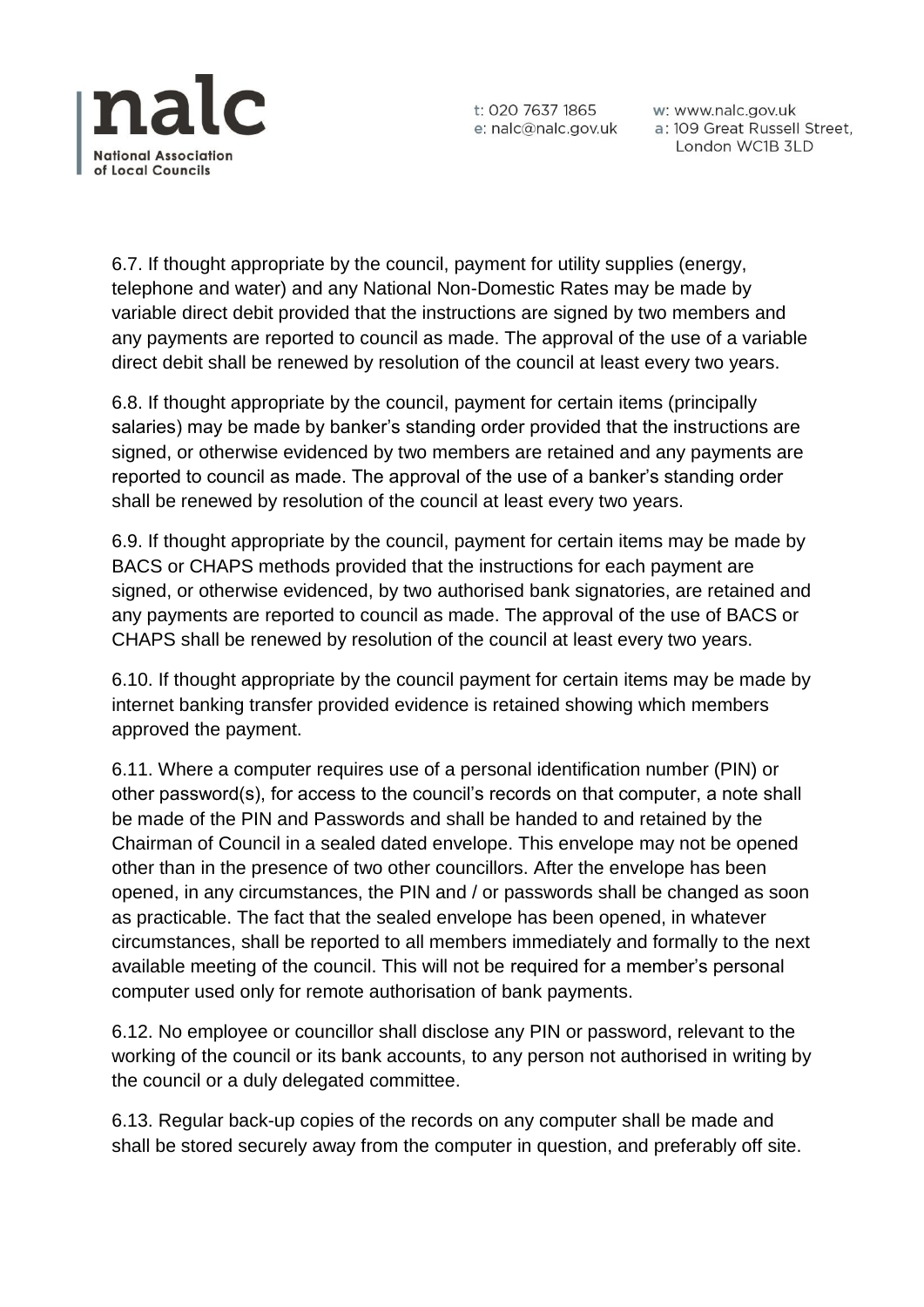

w: www.nalc.gov.uk London WC1B 3LD

6.14. The council, and any members using computers for the council's financial business, shall ensure that anti-virus, anti-spyware and firewall software with automatic updates, together with a high level of security, is used.

6.15. Where internet banking arrangements are made with any bank, the RFO shall be appointed as the Service Administrator. The bank mandate approved by the council shall identify a number of councillors who will be authorised to approve transactions on those accounts. The bank mandate will state clearly the amounts of payments that can be instructed by the use of the Service Administrator alone, or by the Service Administrator with a stated number of approvals.

6.16. Access to any internet banking accounts will be directly to the access page (which may be saved under "favourites"), and not through a search engine or e-mail link. Remembered or saved passwords facilities must not be used on any computer used for council banking work. Breach of this Regulation will be treated as a very serious matter under these regulations.

6.17. Changes to account details for suppliers, which are used for internet banking may only be changed on written hard copy notification by the supplier and supported by hard copy authority for change signed by the RFO and a member. A programme of regular checks of standing data with suppliers will be followed.

6.18. Any Debit Card issued for use will be specifically restricted to the Clerk and will also be restricted to a single transaction maximum value of £500 unless authorised by council or finance committee in writing before any order is placed.

6.19. Any corporate credit card or trade card account opened by the council will be specifically restricted to use by the Clerk and shall be subject to automatic payment in full at each month-end. Personal credit or debit cards of members or staff shall not be used under any circumstances.

6.20. The council will not maintain any form of cash float. All cash received must be banked intact. Any payments made in cash by the Clerk (for example for postage or minor stationery items) shall be refunded on a regular basis, at least quarterly.

### **7. Payment of salaries**

7.1. As an employer, the council shall make arrangements to meet fully the statutory requirements placed on all employers by PAYE and National Insurance legislation. The payment of all salaries shall be made in accordance with payroll records and the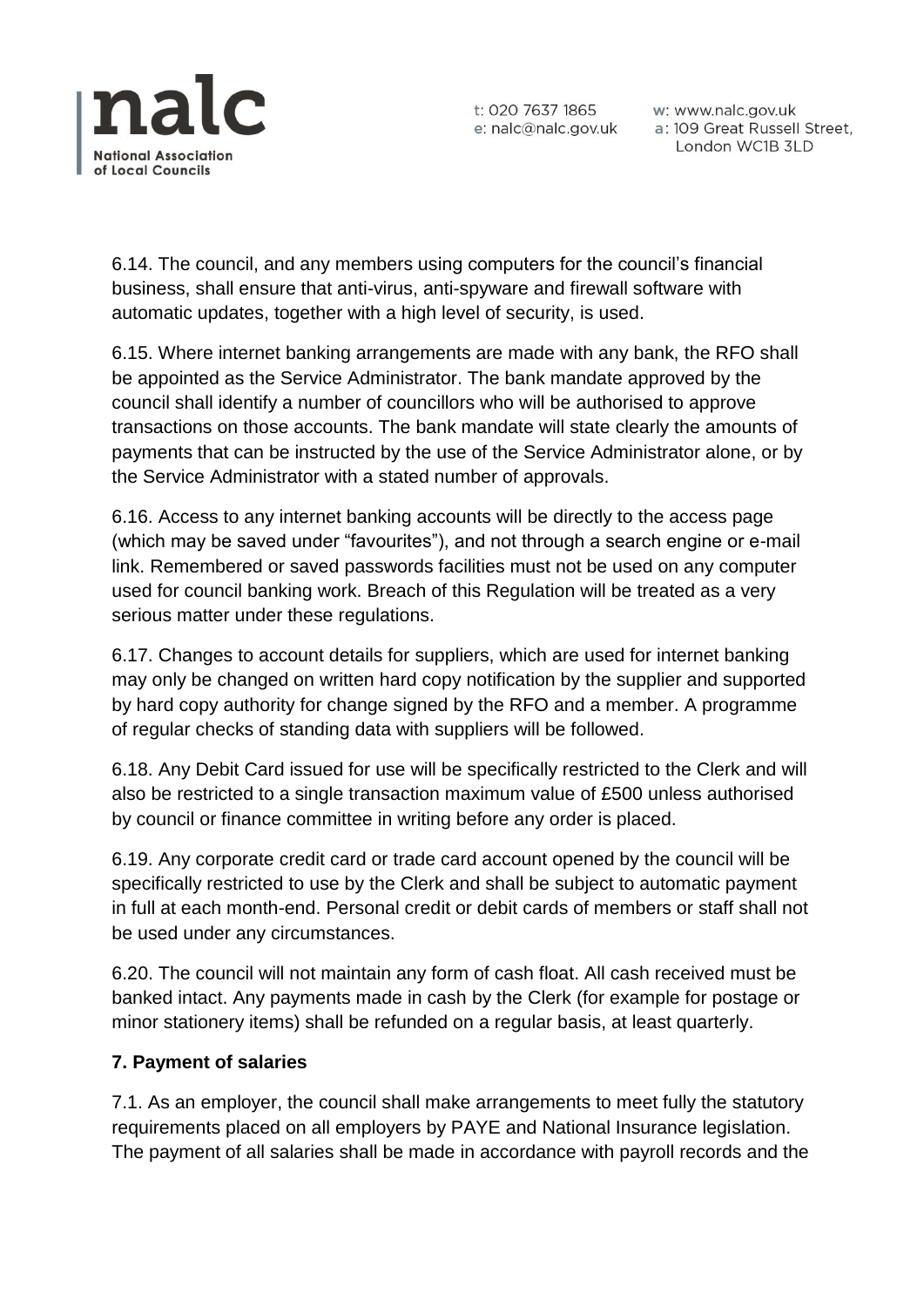

rules of PAYE and National Insurance currently operating, and salary rates shall be as agreed by council, or duly delegated committee.

7.2. Payment of salaries and payment of deductions from salary such as may be required to be made for tax, national insurance and pension contributions, or similar statutory or discretionary deductions must be made in accordance with the payroll records and on the appropriate dates stipulated in employment contracts, provided that each payment is reported to the next available council meeting, as set out in these regulations above.

7.3. No changes shall be made to any employee's pay, emoluments, or terms and conditions of employment without the prior consent of the council or relevant committee.

7.4. Each and every payment to employees of net salary and to the appropriate creditor of the statutory and discretionary deductions shall be recorded in a separate confidential record (confidential cash book). This confidential record is not open to inspection or review (under the Freedom of Information Act 2000 or otherwise) other than:

- a) by any councillor who can demonstrate a need to know;
- b) by the internal auditor;
- c) by the external auditor; or

d) by any person authorised under Audit Commission Act 1998, or any superseding legislation.

7.5. The total of such payments in each calendar month shall be reported with all other payments as made as may be required under these Financial Regulations, to ensure that only payments due for the period have actually been paid.

7.6. An effective system of personal performance management should be maintained for the senior officers.

7.7. Any termination payments shall be supported by a clear business case and reported to the council. Termination payments shall only be authorised by council.

7.8. Before employing interim staff, the council must consider a full business case.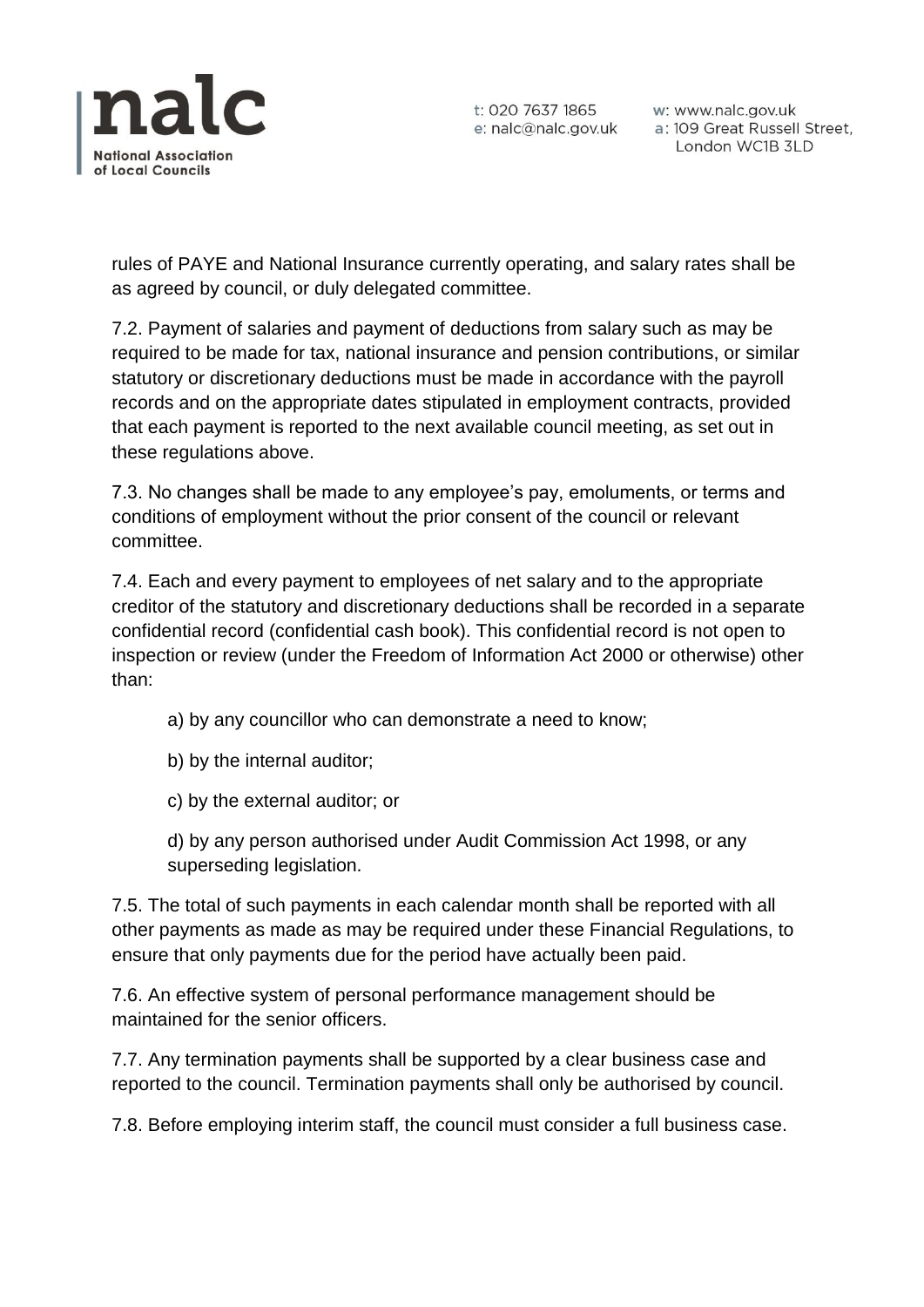

t: 020 7637 1865 w: www.nalc.gov.uk<br>e: nalc@nalc.gov.uk a: 109 Great Russell Street, London WC1B 3LD

### **8. Loans and investments**

8.1. All borrowings shall be affected in the name of the council, after obtaining any necessary borrowing approval. Any application for borrowing approval shall be approved by Council as to terms and purpose. The application for borrowing approval, and subsequent arrangements for the loan shall only be approved by full council.

8.2. Any financial arrangement which does not require formal borrowing approval from the Secretary of State/Welsh Assembly Government (such as Hire Purchase or Leasing of tangible assets) shall be subject to approval by the full council. In each case a report in writing shall be provided to council in respect of value for money for the proposed transaction.

8.3. The council will arrange with the council's banks and investment providers for the sending of a copy of each statement of account to the Chairman of the council at the same time as one is issued to the Clerk or RFO.

8.4. All loans and investments shall be negotiated in the name of the council and shall be for a set period in accordance with council policy.

8.5. The council shall consider the need for an Investment Strategy and Policy which, if drawn up, shall be in accordance with relevant regulations, proper practices and guidance. Any Strategy and Policy shall be reviewed by the council at least annually.

8.6. All investments of money under the control of the council shall be in the name of the council.

8.7. All investment certificates and other documents relating thereto shall be retained in the custody of the RFO.

8.8. Payments in respect of short term or long-term investments, including transfers between bank accounts held in the same bank, or branch, shall be made in accordance with Regulation 5 (Authorisation of payments) and Regulation 6 (Instructions for payments).

### **9. Income**

9.1. The collection of all sums due to the council shall be the responsibility of and under the supervision of the RFO.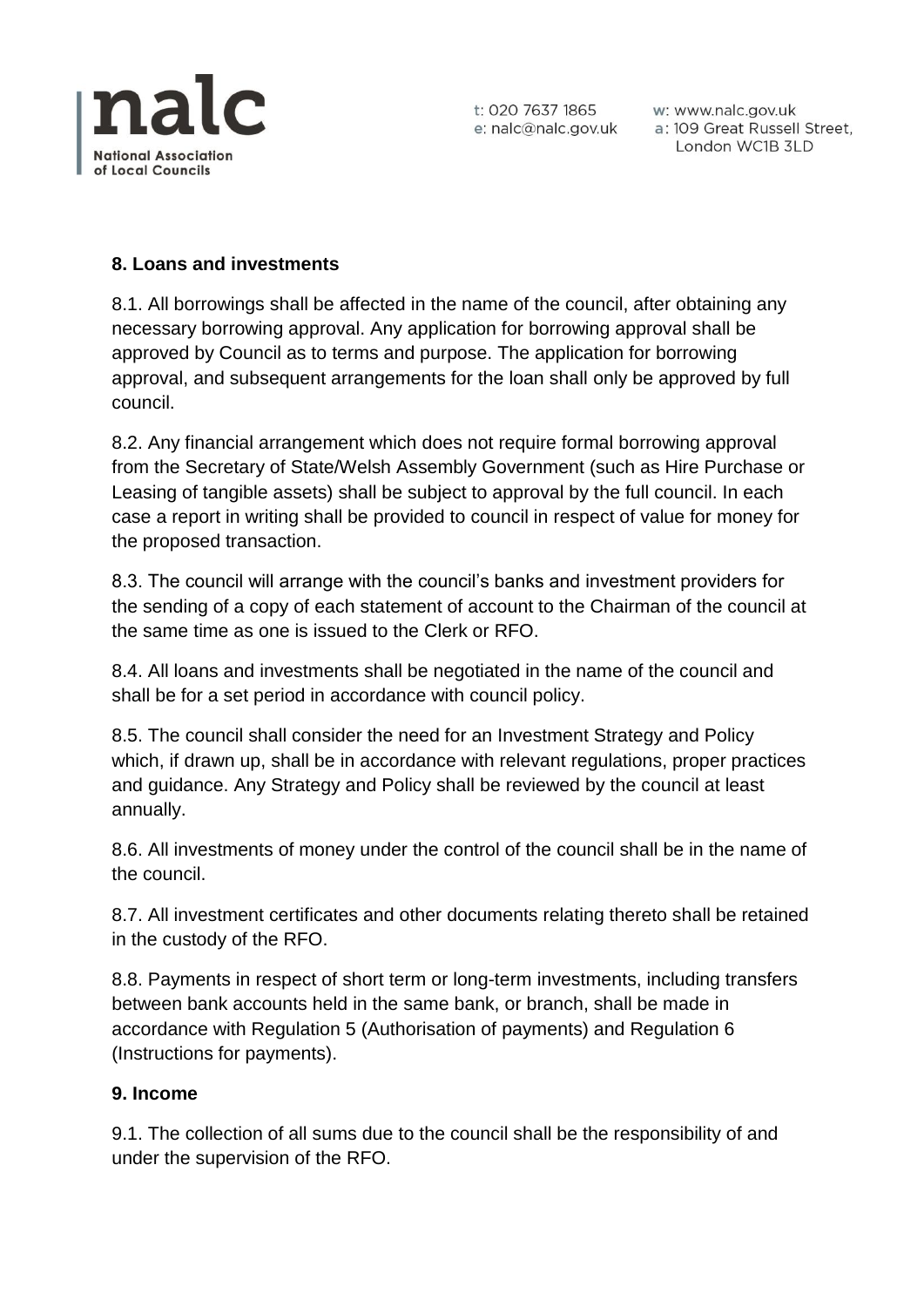

9.2. Particulars of all charges to be made for work done, services rendered or goods supplied shall be agreed annually by the council, notified to the RFO and the RFO shall be responsible for the collection of all accounts due to the council.

9.3. The council will review all fees and charges at least annually, following a report of the Clerk.

9.4. Any sums found to be irrecoverable and any bad debts shall be reported to the council and shall be written off in the year.

9.5. All sums received on behalf of the council shall be banked intact as directed by the RFO. In all cases, all receipts shall be deposited with the council's bankers with such frequency as the RFO considers necessary.

9.6. The origin of each receipt shall be entered on the paying-in slip.

9.7. Personal cheques shall not be cashed out of money held on behalf of the council.

9.8. The RFO shall promptly complete any VAT Return that is required. Any repayment claim due in accordance with VAT Act 1994 section 33 shall be made at least annually coinciding with the financial year end.

9.9. Where any significant sums of cash are regularly received by the council, the RFO shall take such steps as are agreed by the council to ensure that more than one person is present when the cash is counted in the first instance, that there is a reconciliation to some form of control such as ticket issues, and that appropriate care is taken in the security and safety of individuals banking such cash.

9.10. Any income arising which is the property of a charitable trust shall be paid into a charitable bank account. Instructions for the payment of funds due from the charitable trust to the council (to meet expenditure already incurred by the authority) will be given by the Managing Trustees of the charity meeting separately from any council meeting (see also Regulation 16 below).]

### **10. Orders for work, goods and services**

10.1. An official order or letter shall be issued for all work, goods and services unless a formal contract is to be prepared or an official order would be inappropriate. Copies of orders shall be retained.

10.2. Order books shall be controlled by the RFO.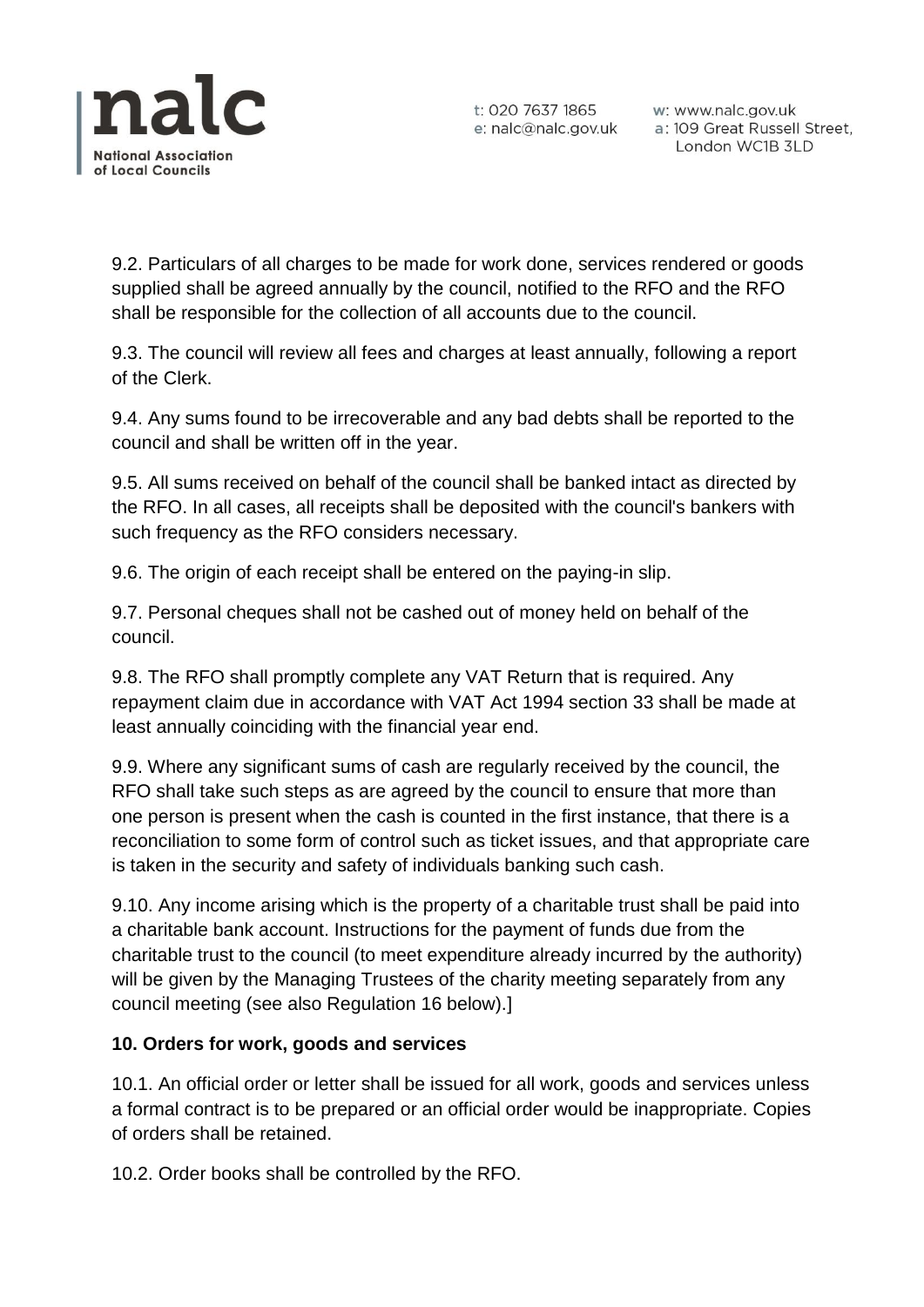

10.3. All members and officers are responsible for obtaining value for money at all times. An officer issuing an official order shall ensure as far as reasonable and practicable that the best available terms are obtained in respect of each transaction, usually by obtaining three or more quotations or estimates from appropriate suppliers, subject to any de minimis provisions in Regulation 11.1 below.

10.4. A member may not issue an official order or make any contract on behalf of the council.

10.5. The RFO shall verify the lawful nature of any proposed purchase before the issue of any order, and in the case of new or infrequent purchases or payments, the RFO shall ensure that the statutory authority shall be reported to the meeting at which the order is approved so that the minutes can record the power being used.

### **11. Contracts**

11.1. Procedures as to contracts are laid down as follows:

a) Every contract shall comply with these financial regulations, and no exceptions shall be made otherwise than in an emergency provided that this regulation need not apply to contracts which relate to items (i) to (vi) below:

i. for the supply of gas, electricity, water, sewerage and telephone services;

ii. for specialist services such as are provided by legal professionals acting in disputes;

iii. for work to be executed or goods or materials to be supplied which consist of repairs to or parts for existing machinery or equipment or plant;

iv. for work to be executed or goods or materials to be supplied which constitute an extension of an existing contract by the council;

v. for additional audit work of the external auditor up to an estimated value of £500 (in excess of this sum the Clerk and RFO shall act after consultation with the Chairman and Vice Chairman of council); and

vi. for goods or materials proposed to be purchased which are proprietary articles and / or are only sold at a fixed price.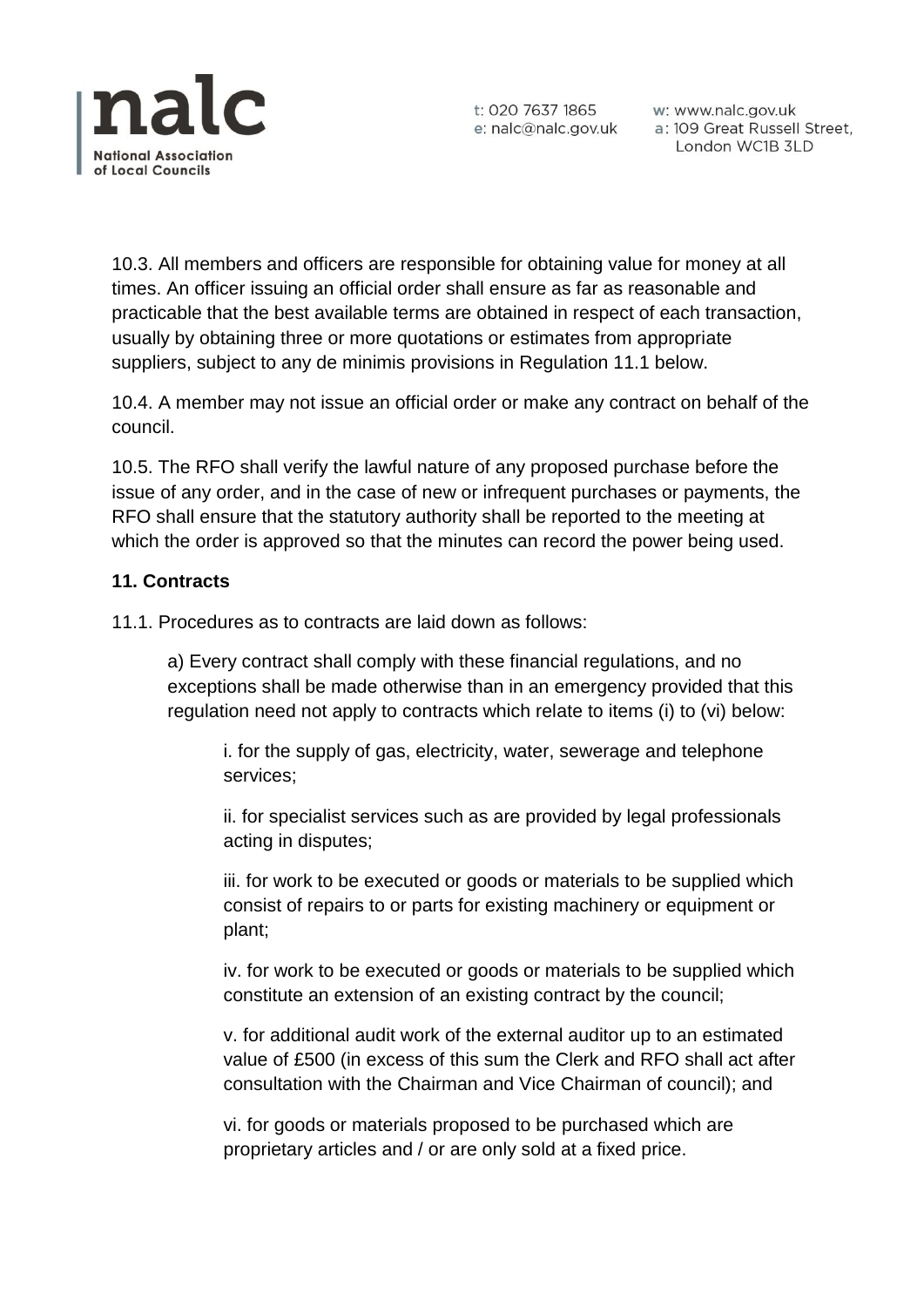

t: 020 7637 1865 e: nalc@nalc.gov.uk w: www.nalc.gov.uk a: 109 Great Russell Street, London WC1B 3LD

b) Where the council intends to procure or award a public supply contract, public service contract or public works contract as defined by The Public Contracts Regulations 2015 ("the Regulations") which is valued at £25,000 or more, the council shall comply with the relevant requirements of the Regulations<sup>2</sup>.

c) The full requirements of The Regulations, as applicable, shall be followed in respect of the tendering and award of a public supply contract, public service contract or public works contract which exceed thresholds in The Regulations set by the Public Contracts Directive 2014/24/EU (which may change from time to time) $3$ .

d) When applications are made to waive financial regulations relating to contracts to enable a price to be negotiated without competition the reason shall be embodied in a recommendation to the council.

e) Such invitation to tender shall state the general nature of the intended contract and the Clerk shall obtain the necessary technical assistance to prepare a specification in appropriate cases. The invitation shall in addition state that tenders must be addressed to the Clerk in the ordinary course of post. Each tendering firm shall be supplied with a specifically marked envelope in which the tender is to be sealed and remain sealed until the prescribed date for opening tenders for that contract.

f) All sealed tenders shall be opened at the same time on the prescribed date by the Clerk in the presence of at least one member of council.

g) Any invitation to tender issued under this regulation shall be subject to Standing Orders 2018 (Ref 18, Financial Controls and Procurement) and shall refer to the terms of the Bribery Act 2010.

h) When it is to enter into a contract of less than £5,000 in value for the supply of goods or materials or for the execution of works or specialist services other than such goods, materials, works or specialist services as are excepted as set out in paragraph (a) the Clerk or RFO shall obtain 3 quotations (priced

<sup>3</sup> Thresholds currently applicable are:

**.** 

<sup>&</sup>lt;sup>2</sup> The Regulations require councils to use the Contracts Finder website to advertise contract opportunities, set out the procedures to be followed in awarding new contracts and to publicise the award of new contracts

a) For public supply and public service contracts 209,000 Euros (£189,330)

b) For public works contracts 5,225,000 Euros (£4,733,252)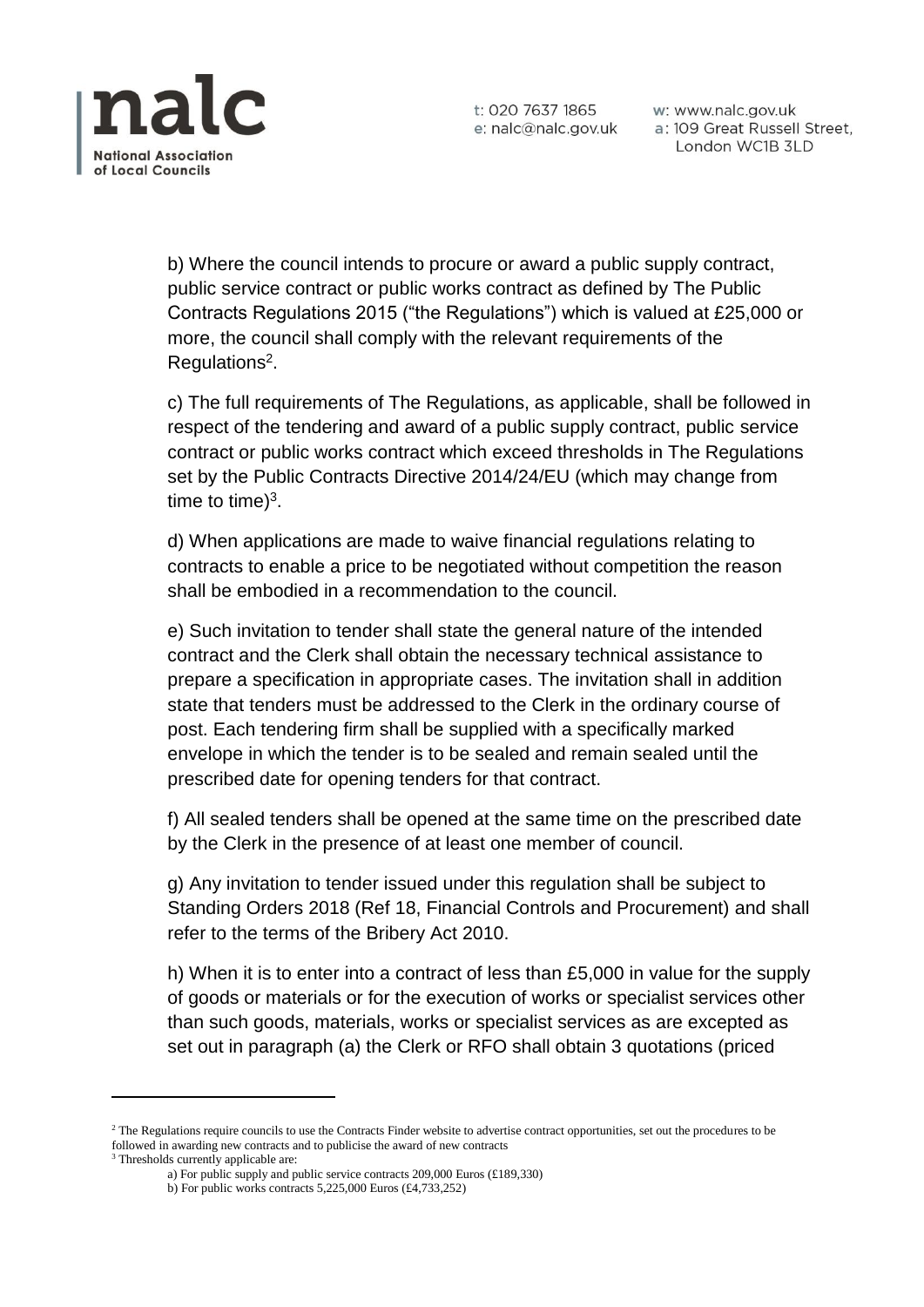

descriptions of the proposed supply); where the value is below £3,000 and above £1000 the Clerk or RFO shall strive to obtain 3 estimates. Otherwise, Regulation 10.3 above shall apply.

i) The council shall not be obliged to accept the lowest or any tender, quote or estimate.

j) Should it occur that the council, or duly delegated committee, does not accept any tender, quote or estimate, the work is not allocated and the council requires further pricing, provided that the specification does not change, no person shall be permitted to submit a later tender, estimate or quote who was present when the original decision-making process was being undertaken.

# **12. Payments under contracts for building or other construction works**

12.1. Payments on account of the contract sum shall be made within the time specified in the contract by the RFO upon authorised certificates of the architect or other consultants engaged to supervise the contract (subject to any percentage withholding as may be agreed in the particular contract).

12.2. Where contracts provide for payment by instalments the RFO shall maintain a record of all such payments. In any case where it is estimated that the total cost of work carried out under a contract, excluding agreed variations, will exceed the contract sum of 5% or more a report shall be submitted to the council.

12.3. Any variation to a contract or addition to or omission from a contract must be approved by the council and Clerk to the contractor in writing, the council being informed where the final cost is likely to exceed the financial provision.

### **13. Assets, properties and estates**

13.1. The Clerk shall make appropriate arrangements for the custody of all title deeds and Land Registry Certificates of properties held by the council. The RFO shall ensure a record is maintained of all properties held by the council, recording the location, extent, plan, reference, purchase details, nature of the interest, tenancies granted, rents payable and purpose for which held in accordance with Accounts and Audit Regulations.

13.2. No tangible moveable property shall be purchased or otherwise acquired, sold, leased or otherwise disposed of, without the authority of the council, together with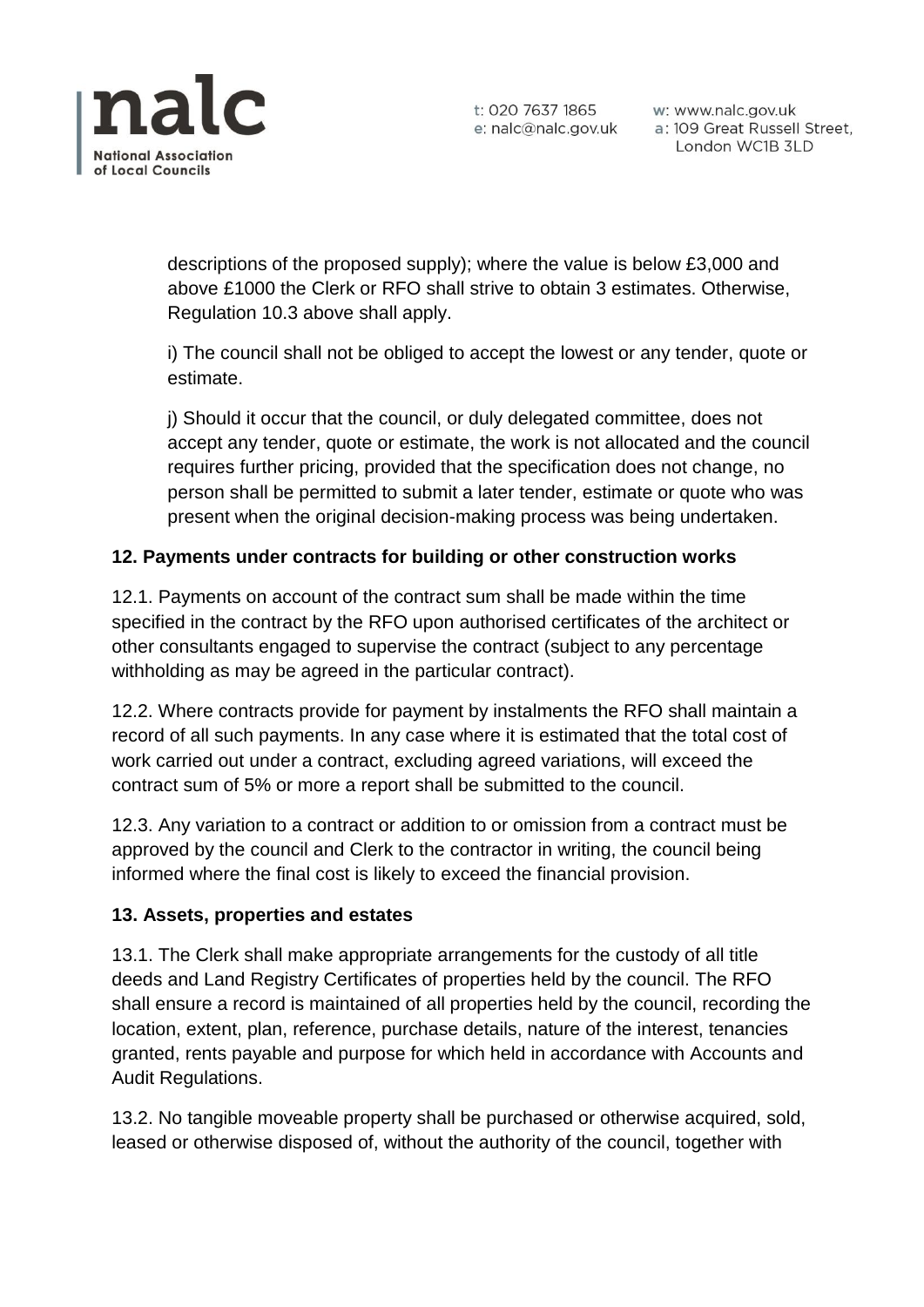

t: 020 7637 1865 w: www.nalc.gov.uk<br>e: nalc@nalc.gov.uk a: 109 Great Russell Street, London WC1B 3LD

any other consents required by law, save where the estimated value of any one item of tangible movable property does not exceed £250.

13.3. No real property (interests in land) shall be sold, leased or otherwise disposed of without the authority of the council, together with any other consents required by law. In each case a report in writing shall be provided to council in respect of valuation and surveyed condition of the property (including matters such as planning permissions and covenants) together with a proper business case (including an adequate level of consultation with the electorate).

13.4. No real property (interests in land) shall be purchased or acquired without the authority of the full council. In each case a report in writing shall be provided to council in respect of valuation and surveyed condition of the property (including matters such as planning permissions and covenants) together with a proper business case (including an adequate level of consultation with the electorate).

13.5. Subject only to the limit set in Regulation 14.2 above, no tangible moveable property shall be purchased or acquired without the authority of the full council. In each case a report in writing shall be provided to council with a full business case.

13.6. The RFO shall ensure that an appropriate and accurate Register of Assets and Investments is kept up to date. The continued existence of tangible assets shown in the Register shall be verified at least annually, possibly in conjunction with a health and safety inspection of assets.

### **14. Insurance**

14.1. Following the annual risk assessment (per Regulation 17), the RFO shall effect all insurances and negotiate all claims on the council's insurers.

14.2. The Clerk shall give prompt notification to the RFO of all new risks, properties or vehicles which require to be insured and of any alterations affecting existing insurances.

14.3. The RFO shall keep a record of all insurances effected by the council and the property and risks covered thereby and annually review it.

14.4. The RFO shall be notified of any loss liability or damage or of any event likely to lead to a claim, and shall report these to council at the next available meeting.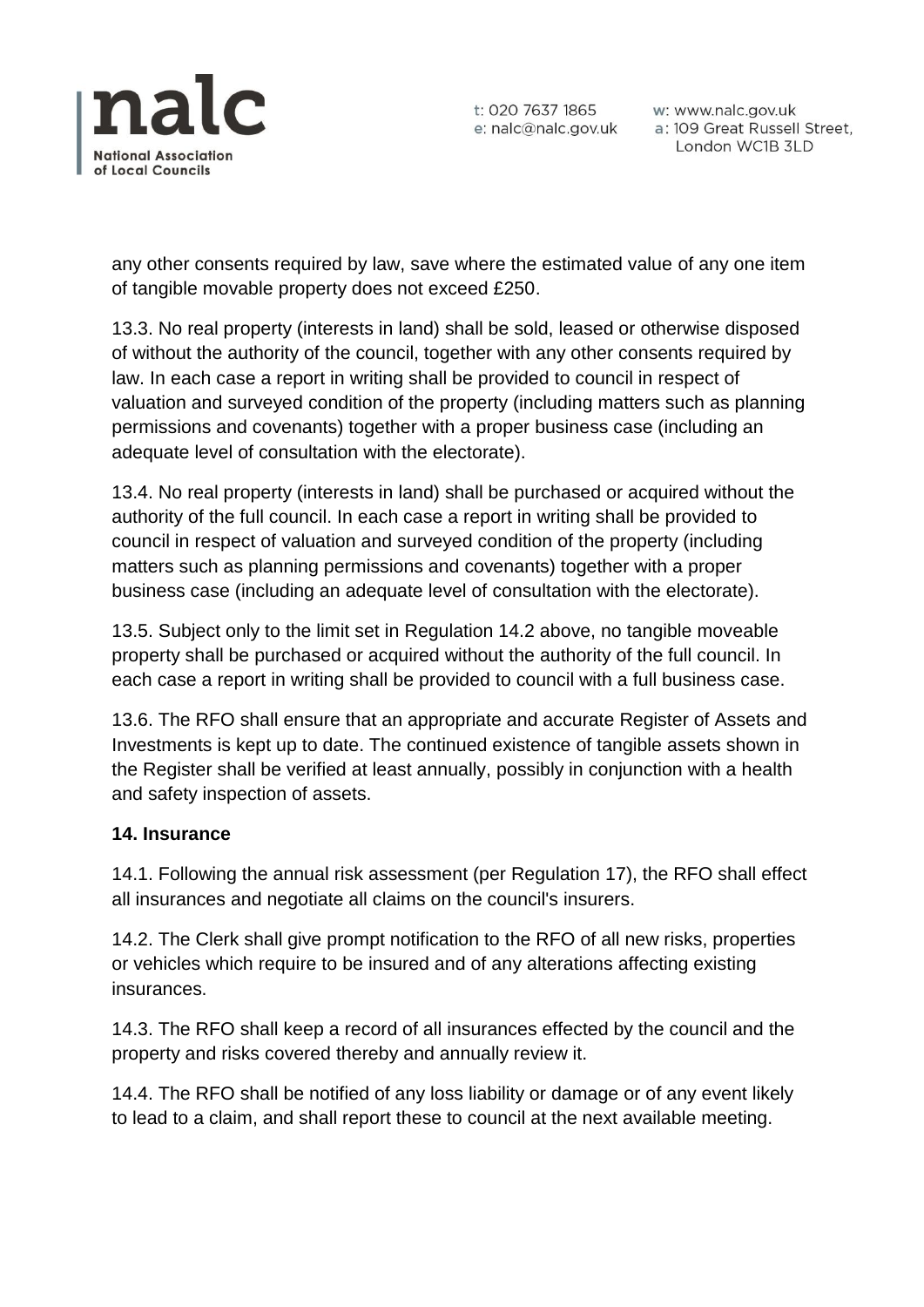

14.5. All appropriate members and employees of the council shall be included in a suitable form of security or fidelity guarantee insurance which shall cover the maximum risk exposure as determined annually by the council.

#### **15. Risk management**

15.1. The council is responsible for putting in place arrangements for the management of risk. The RFO shall prepare, for approval by the council, risk management policy statements in respect of all activities of the council. Risk policy statements and consequential risk management arrangements shall be reviewed by the council at least annually.

15.2. When considering any new activity, the RFO shall prepare a draft risk assessment including risk management proposals for consideration and adoption by the council.

### **16. Suspension and revision of Financial Regulations**

16.1. It shall be the duty of the council to review the Financial Regulations of the council from time to time. The Clerk shall make arrangements to monitor changes in legislation or proper practices and shall advise the council of any requirement for a consequential amendment to these Financial Regulations.

16.2. The council may, by resolution of the council duly notified prior to the relevant meeting of council, suspend any part of these Financial Regulations provided that reasons for the suspension are recorded and that an assessment of the risks arising has been drawn up and presented in advance to all members of council.

The Model Financial Regulations templates were produced by the National Association of Local Councils (NALC) in July 2019 for the purpose of its member councils and county associations. Every effort has been made to ensure that the contents of this document are correct at time of publication. NALC cannot accept responsibility for errors, omissions and changes to information subsequent to publication.

# **Policy History and Review**

This policy was approved by East Bridgford Parish Council on 04 May 2021 and took effect from 05 May 2021.